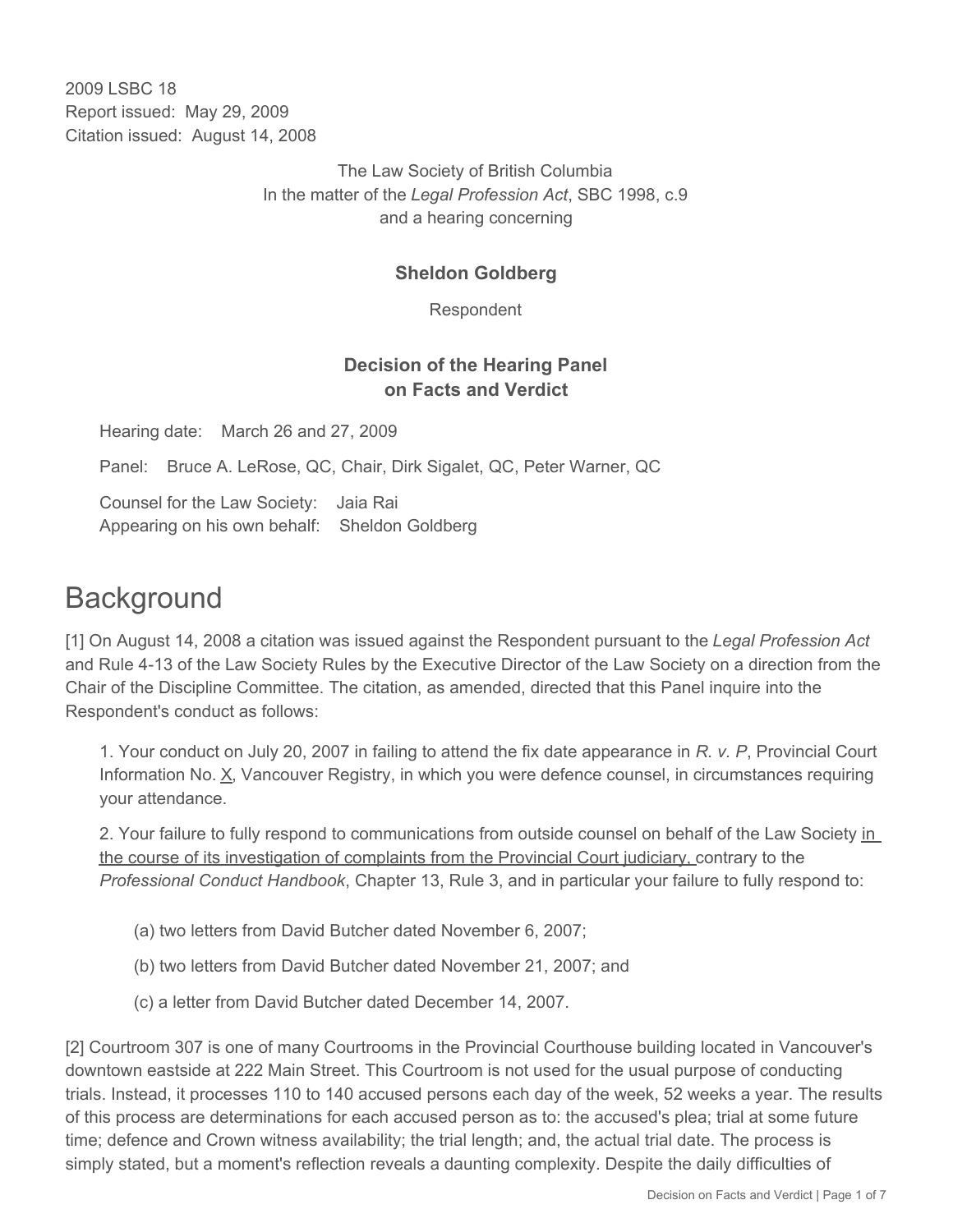coordinating Crown and defence counsel calendars, witness availability, multiple charges, a possible interpreter, in-custody status, etc., successful disposition of each accused is achieved daily. This success is the result of the combined and respectful efforts between the Court's support staff, defence bar, Crown Counsel, and the administrative skills of the presiding judge.

[3] During each day in Courtroom 307 matters are often stood down or briefly adjourned to accommodate the immediate schedules of the various participants in this process, or to accommodate the negotiations required to determine trial length or possible admissions or guilty pleas. The Respondent characterizes this Courtroom as follows:

(a) " ... a tool of the State to compel guilty pleas" [see Exhibit 1, attachment 6, Goldberg letter to Low, PCJ, page 3]; and

(b) having a fluid and accommodating process.

His characterization is not reconcilable. However, we reconcile by rejecting the former and accepting the latter. This is the context for allegation 1 of the citation.

## **Application to Film Proceedings**

[4] Just before the hearing started, Ms. Paisley Woodward, a CBC television producer, made a respectful request on behalf of CBC Television to film the proceedings using a stationary camera. Ms. Woodward stated that only portions of the film would be used for news reporting purposes. Ms. Woodward referred to a 1994 hearing panel decision to permit filming of Law Society discipline hearing proceedings of a then member, Mr. Jack Cram. Ms. Woodward stated that the Respondent's situation was of public interest and that filming the hearing would provide more light on that matter than members of the public simply attending the hearing in the public gallery.

[5] More particularly, Ms. Woodward gave the following as reasons for the Panel to exercise its discretion to allow film recording: " that Sheldon is an unusual lawyer," " that it is not the first time he is in front of the Law Society" and " that judges have commented on Mr. Goldberg in the past."

[6] Law Society counsel took no position and the Respondent consented but stated his preference that the entire proceeding be recorded.

[7] Unless the Panel, in its discretion, gives permission, Rule 5-6(4) prohibits the operation of recording devices during a hearing. The majority of the Panel (Sigalet dissenting) elected to uphold the Rule and not exercise its discretion. The reasons given by Ms. Woodward on behalf of CBC were, to quote the majority of the Panel:

... not sufficient reasons to allow for the videotaping of the entire proceedings. However, the Panel does recognize that this is a public proceeding and wants to encourage that it be as open and transparent as is fair and possible, and under the circumstances we are going to grant the CBC the opportunity to video the hearing room with the Panel sitting and the members of the hearing present, and thereafter when they are completed their videoing, they can set up outside of the hearing room.

# Facts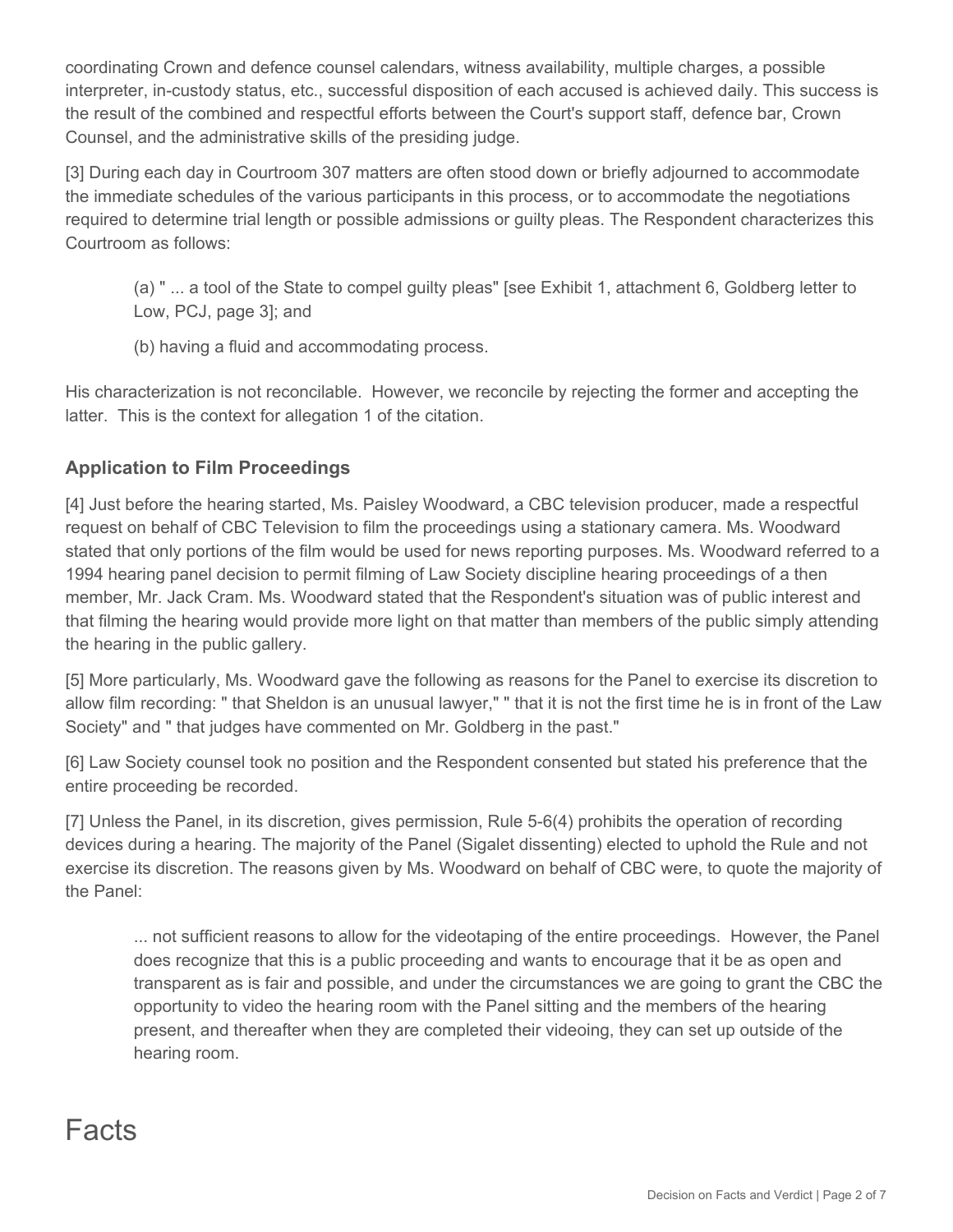[8] The hearing formally began in the usual manner with the Panel determining, on the basis of Exhibits 1 to 4 inclusive that the citation, as amended, was served in accordance with the Rules. Paragraph 6 of Exhibit 4, the March 18, 2009 Agreed Statement of Facts conveniently summarizes the outcome of the service process. Paragraphs 10 to 21 inclusive of Exhibit 4 are particularly relevant to allegation 1 and are set out below.

10. On July 17, 2007, the accused appeared with the Respondent in Court before the Honourable Judge Senniw for an arraignment hearing and to fix a date for trial. The arraignment hearing was held and the Respondent advised the Court that his time estimate for trial was two days. Crown Counsel's time estimate was three days. Judge Senniw directed the Respondent to the Case Managers to fix a three day trial. The Respondent then requested that the matter be put over to July 18, 2007 for the accused to appear on his own to confirm the trial date which he would try to pre-arrange. A copy of the Transcript of Proceedings before Judge Senniw was attached as Attachment 3 and admitted.

11. No date was fixed by the July 18, 2007 appearance in *R. v. P*. The accused attended that appearance, which was before the Honourable Judge Rideout, without the Respondent. Crown Counsel advised the Court that she had a note from the Respondent requesting the matter be put over to Friday, July 20, 2007 for arraignment hearing. As a result, the matter was adjourned to July 20, 2007 at 9:30 a.m.

12. No date was fixed by the July 20, 2007 appearance in *R. v. P* which was before the Honourable Judge Low in Courtroom 307. The Respondent was aware of the appearance but did not attend. He did not speak to his client about his non-attendance or explain to him why a date had not been set.

13. Jeremy Hermanson was Crown Counsel in Courtroom 307 on July 20, 2007. He had no prior dealings with the Respondent on the *R. v. P* file.

14. *R. v. P* was called in Courtroom 307 at 2:49:25 p.m.

15. Just prior to it being called, Mr. Hermanson saw the Respondent just outside or inside Courtroom 307 and spoke with him.

16. Mr. Hermanson reported his conversation with the Respondent to Judge Low when *R. v. P* was called at 2:49:25 p.m. Mr. Hermanson reported that the Respondent attended very briefly this afternoon and advised him he could not get a three day trial until January so he had not set the trial date. Mr. Hermanson reported that he advised the Respondent to re-attend and address this on the record but the Respondent told him he wanted the matter to go over to Monday, July 23, 2007 when he can, hopefully, attend and explain what's gone on. Judge Low canvassed this with the accused who stated, " I'd rather just get it all done with" and later stated, " This really sucks coming back here every couple of days." Judge Low asked Mr. Hermanson if the Respondent told him where he was going today to which Mr. Hermanson responded, " He - he just indicated that he wasn't available. He's in another Court." The Sheriff then informed the Court that the Respondent was in Courtroom 303.

17. At this time, Mr. Hermanson understood that the Respondent was in another Courtroom in the Vancouver Courthouse. He does not recall the Respondent advising him that he had an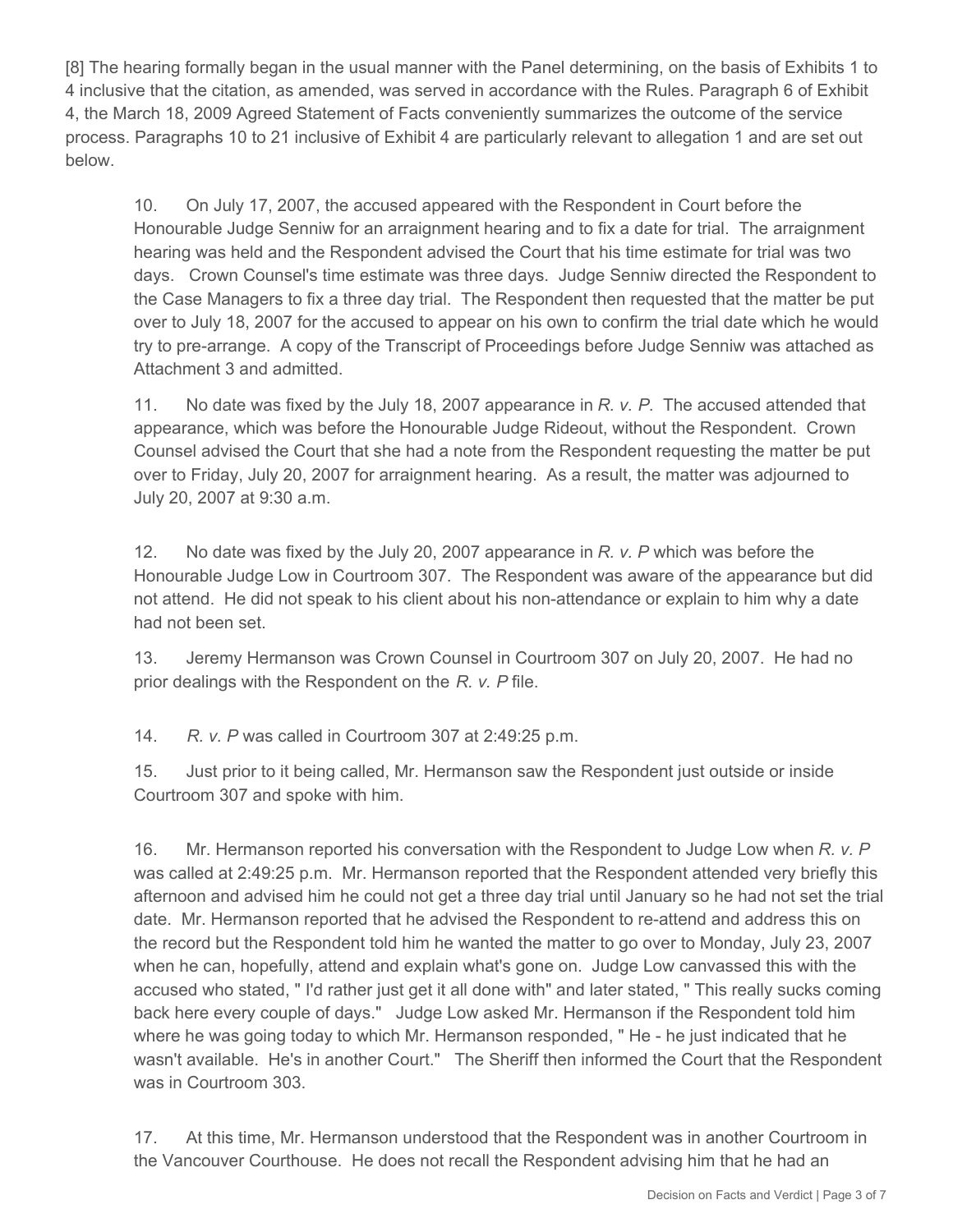appearance at the Surrey Courthouse.

18. Judge Low stood *R. v. P* down and requested that a message be delivered to the Respondent that when a break occurs in Courtroom 303, he is ordered to appear in Courtroom 307.

19. Crown Counsel Peter Stabler, who was present in Courtroom 307 subsequently spoke with the Respondent and relayed Judge Low's order. Mr. Stabler spoke to the Respondent in the hallway less than 15 metres away from Courtroom 307. He told the Respondent that he has to appear in Courtroom 307 and Judge Low has ordered him to appear. The Respondent simply responded, " No" and stated that he had to go to Surrey and then ran down the stairs. This was the only communication Mr. Stabler had with the Respondent concerning the *R. v. P* matter.

20. *R. v. P* was recalled at 3:15:53 p.m. at which time Mr. Stabler reported his conversation with the Respondent to Judge Low:

He said he was not coming. I said you should go to this courtroom. Judge Low has ordered you here. He said I'm not going, I'm going to Surrey. He said he refused to come.

21. *R. v. P* was stood down and recalled at 3:34:12 at which time Judge Low seized himself of the matter, adjourned it to July 23, 2007 at 9:30 a.m. and directed that the Respondent appear before him on that date to explain his failure to comply with his order.

## **Discussion**

[9] The Respondent seeks to excuse his behaviour by submitting the following argument:

(a) Courtroom 307's fluid process can accommodate his calendar;

(b) he had, in effect, a higher purpose, that of postponing the *R. v. P* matter until a Crown Counsel had a further review of that file and then perhaps be persuaded to reduce Judge Senniw's three day trial order for *R. v. P* to two days and thereby achieve an earlier trial date for Mr. P, his in-custody client; and

(c) circumstances beyond his control created a dilemma wherein the least disrespectful choice was to go to the Surrey Courthouse and continue with a trial (*R. v. R*) in that Courthouse.

[10] These excuses are not acceptable. The Respondent is the author of his own misfortune. He knowingly created the following schedule for Friday July 20, 2008:

(a) attend in Vancouver at 9:30 a.m. for three matters (*R. v. P*, *R. v. H* and *R. v. G*) in Courtroom 307;

(b) attend in Surrey at 9:30 a.m. for the continuation of the *R. v. R* trial; and

(c) attend in Vancouver at 2:00 p.m. for the continuation of the *R. v. T* trial.

[11] To fulfill this schedule, he ignored (a) above and attended to (b), the *R. v. R* trial. However, by the lunch break at 12:15 p.m., it was apparent that the estimated time for the *R. v. R* trial was not sufficient and the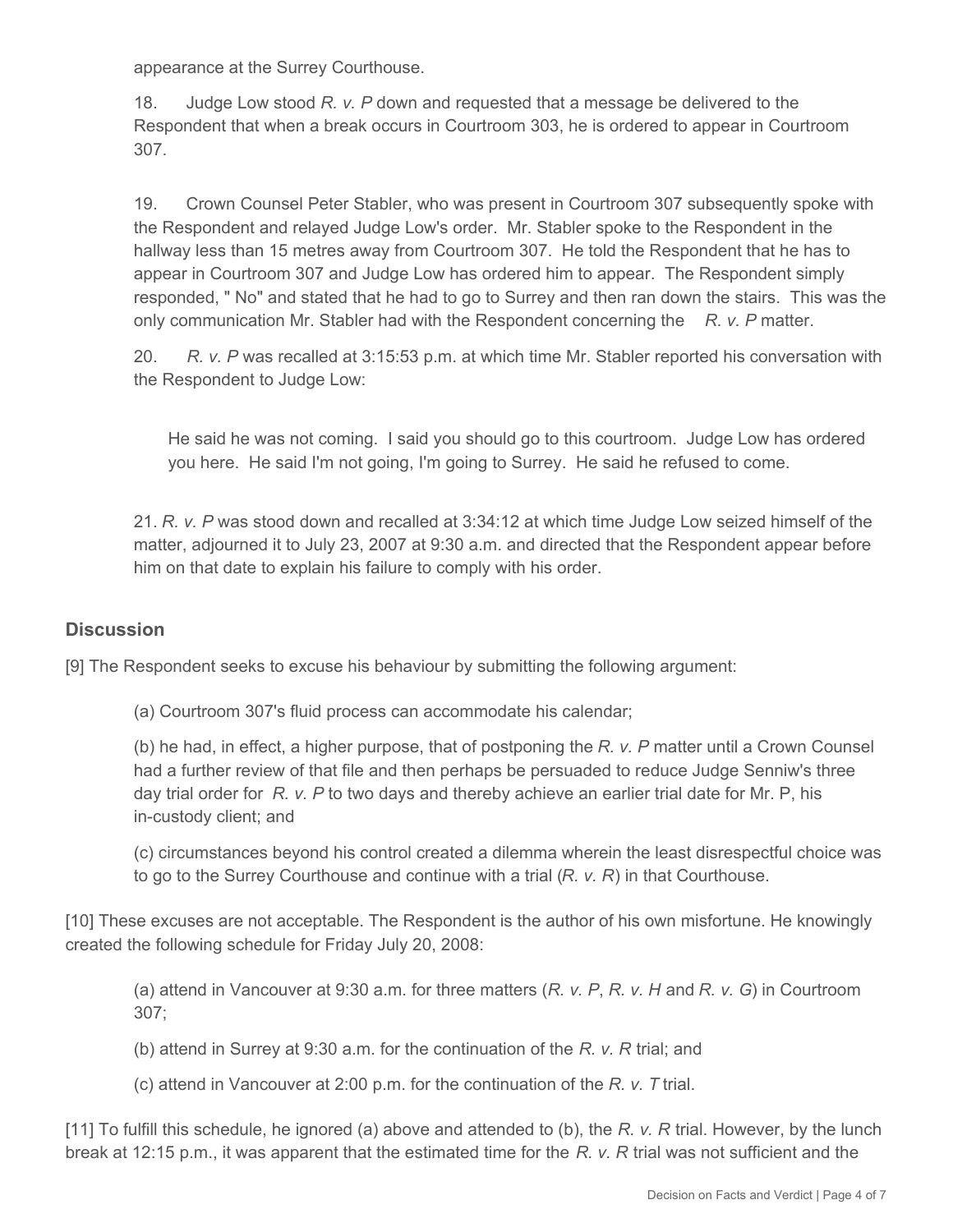matter would have to be later continued. The Respondent, despite having the *R. v. T* trial in Vancouver, Courtroom 303 that afternoon at 2:00 p.m., (not to mention *R. v. P*, *R. v H* and *R. v. G* still somewhere in the fluid process of Vancouver Courtroom 307) impossibly set *R. v. R* for continuation in Surrey at 3:15 p.m. Travel time of at least 40 minutes between the Surrey and Vancouver Courthouses, especially during the Friday afternoon rush hour, made the impossible impossible.

[12] At 3:15 p.m. approximately, a Crown Counsel, Mr. Peter Stabler emerged from Courtroom 307 and, in the hallway of the Vancouver Courthouse, just a few feet from the door of Courtroom 307, told the Respondent that Judge Low had ordered that he, the Respondent, appear now in Courtroom 307. Instead of walking the few feet into that Courtroom, the Respondent said: " No. I am going to Surrey." He ran down the stairs. This is not honourable conduct.

[13] The Respondent said in cross-examination that his attempt to deal with five matters in one day and in two different cities was, perhaps, overly ambitious and also that his scheduling was overly optimistic. This is disingenuous and ignores the fact that the criminal trial process has numerous unpredictable delays, which counsel must accommodate when scheduling matters. The Respondent has distorted the importance and relevance of his excuses. His behaviour and his excuses collectively trivialize the duty of a lawyer to his client and the Courts. His excuses are without merit, and they are disrespectful of the staff who administer the justice system. The Respondent's behaviour is deliberately disruptive and results, amongst other unacceptable results, in dissatisfied clients. To use the words of one of his client's, Mr. P: " ... this really sucks coming back here every couple of days."

[14] We accept that the Supreme Court of Canada decision *F.H. v McDougall*, 2008 SCC 53, 297 DLR (4th) 193 can be applied to clarify the law in *Law Society of BC v. Martin* 2005 LSB C 16*.* Previously, the evidentiary test for determining if the evidence established the allegations was a " shifting standard depending on the gravity of the allegations" in civil cases and in discipline matters arising from self-regulating bodies. Although the *F.H. v. McDougall* decision did not explicitly refer to self-regulating bodies, it is reasonable to find that this resolution means that now there is no " shifting standard" of probability test for these discipline matters. Now the standard of proof in self-regulating professional disciplinary proceedings is the test of the evidence on a balance of probabilities. The evidence in this matter is uncontroverted. We find that the facts show, on a balance of probabilities, that the Respondent's conduct demonstrates gross culpable neglect of his duties as a lawyer. This is not the conduct that the Law Society expects of its members.

[15] We have considered the following cases referred to by Law Society counsel, Ms. Rai:

- 1. *Law Society of BC v. Layne*, 1985 Decision of Hearing Panel.
- 2. *Law Society of Manitoba* v. *Walsh*, [1997] LSDD No. 96.
- 3. *Law Society of Manitoba v. Nadeau,* [2005] LSDD No. 35.
- 4. *Law Society of Alberta v. Rothecker*, [2006] LSDD No. 137.

[16] The Respondent did not refer to any cases nor did he distinguish these authorities. These cases show that a lawyer has an absolute obligation [*see Law Society of Manitoba v. Nadeau,* at paragraph 6] to ensure that, as an officer of the Court, she or he attends Court, whether for trial or for adjournment purposes, to: serve the client; respect the Court; and respect the administration of justice. Failure to fulfill that obligation is conduct deserving of sanction.

[17] The Respondent created a situation in which, because of his inexcusable, dishonourable conduct, he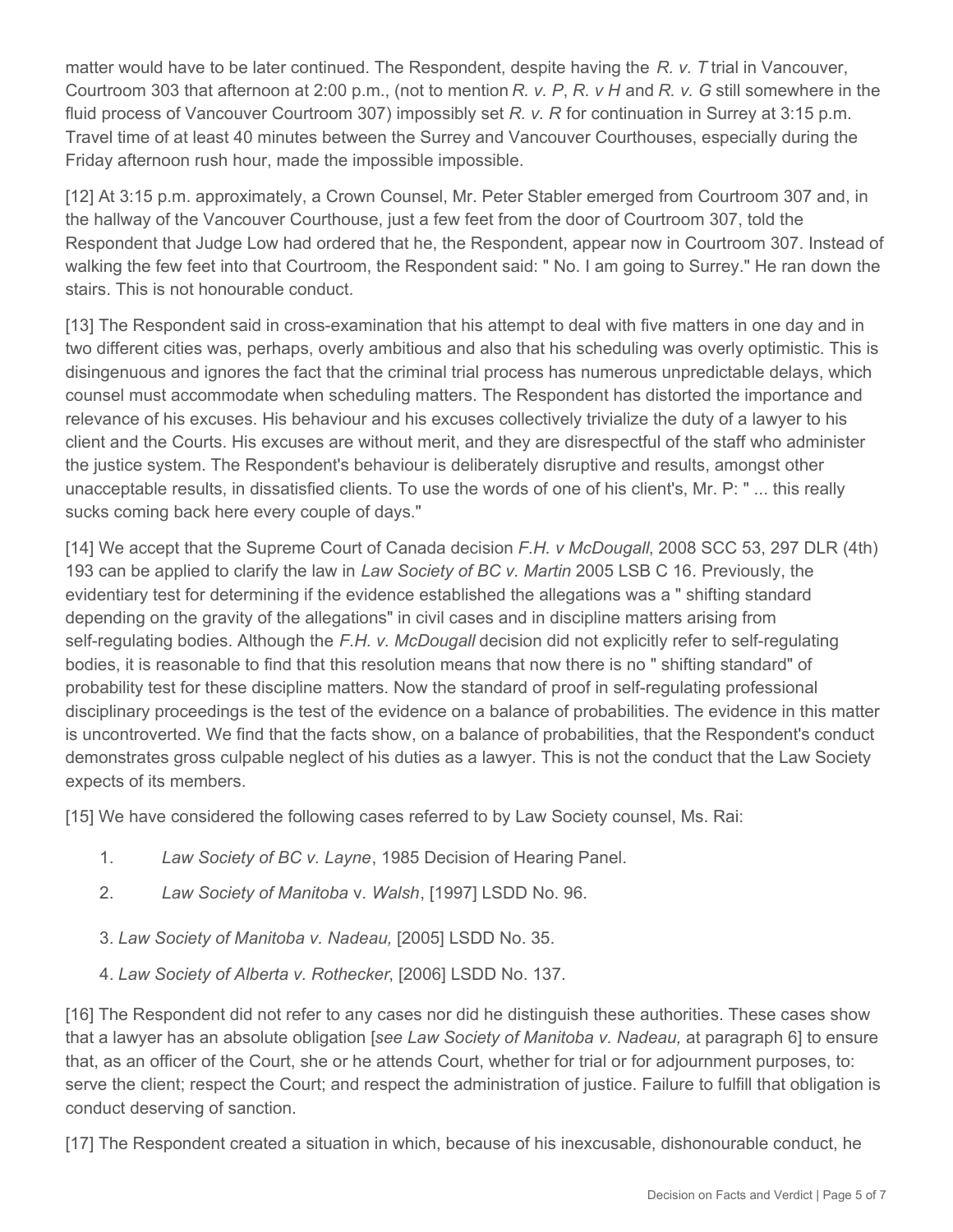did not fulfill his obligations to his clients and to the Court. He has professionally misconducted himself.

[18] Mr. Butcher testified concerning the second allegation on the Schedule to the citation. He had been retained by the Law Society to investigate the situation that eventually formed the basis of allegation 1. However, during the course of his investigation, the Respondent did not respond appropriately to Mr. Butcher's inquiries, and this created the basis for allegation 2. Paragraph 50 of Exhibit 1 shows that it took the Respondent six weeks to reply to the first of Mr. Butcher's five letters.

[19] The Respondent's reply in his January 2, 2008 letter, (see Exhibit 4, paragraph 26 and attachment 36) was, amongst other matters in that letter, to allege that Mr. Butcher was biased. That allegation demonstrates the Respondent's misunderstanding of Mr. Butcher's role. Mr. Butcher, a lawyer, was hired by the Law Society to investigate not adjudicate. Bias, and the lack thereof, is a quality that is more closely associated with the role of an adjudicator. If bias is associated with the role of an investigator, as the Respondent mistakenly alleges, then that quality is more properly expressed in terms of an inappropriate investigation by arguing such improper investigative methods as: ignoring favourable evidence, suppressing evidence, deceptive questioning, etc. Then the adjudicator, when confronted with such investigative evidence must asses that evidence in terms of weight, credibility and admissibility. Mr. Butcher's investigative efforts were beyond reproach. His credible evidence was admitted and given full weight. The Respondent's allegation has no application to Mr. Butcher's role.

[20] If we are not correct in finding that Mr. Butcher's role was investigative and therefore not subject to a bias allegation, then we must, in the alternative, consider bias. To consider bias we have to accept the implication of the Respondent's allegation that Mr. Butcher, at some level not articulated by the Respondent, is also an adjudicator. Assuming, for purposes only to consider this alternative approach, that Mr. Butcher, also had an adjudicative role to some degree, the standard for determining if the Respondent's allegation of Mr. Butcher's bias was a reasonable apprehension of bias is at the high threshold context given in *Law Society of BC v. Kierans*, [2001] LSDD No. 22. Paragraphs 17 and 18 of that decision say that, regardless of the descriptive phrases used to characterize the likelihood of bias, the " ... threshold for a finding of real or perceived bias is high ... ."

[21] We, as decision makers, in the course of our determining if a bias allegation achieves this high threshold must answer this standard question:

would a reasonable person apprised of all the relevant facts and viewing the matter realistically conclude that, more likely than not, the person would not be able to decide fairly?

[22] The answer to this standard question is that the Respondent's allegation of bias does not meet the high threshold. The Respondent did not raise the bias issue in a timely manner and then, when he finally did, the Respondent not only declined the opportunity to deal with another Law Society investigator, but also went on to give answers, albeit incomplete and selective, to Mr. Butcher's letters. These continued dealings with Mr. Butcher show that the Respondent's perception of bias was low and well below the required threshold. If Mr. Butcher's investigative role actually had some aspect of adjudication, which, to repeat, the Panel does not accept, then a reasonable person would, in all likelihood, conclude that Mr. Butcher decided to conduct, and did conduct, his investigation fairly.

[23] The course of conduct in response to the letters particularized in allegation 2 as evidenced by the Respondent's letters does not amount to a prompt, candid and complete response as required by the following authorities referred to by Law Society counsel:

1. *Law Society of BC v. Dobbin*, [1999] LSBC 27.